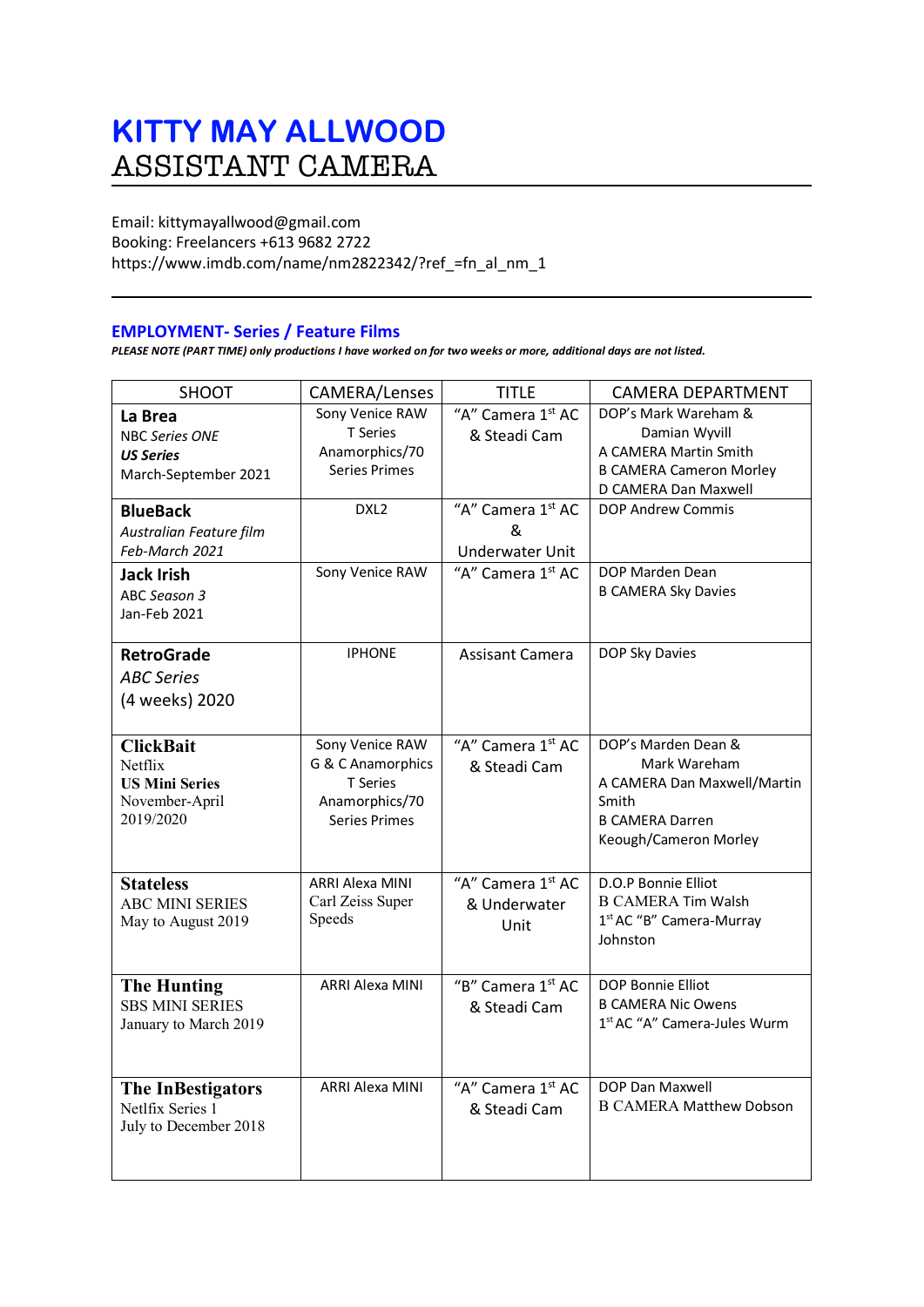| Wentworth<br>Foxtel Season 7<br>April-July 2018                                                             | <b>ARRI Alexa MINI</b>         | "A" Camera 1st AC<br>& MOVI                   | DOP Kathryne Chambers<br>A CAMERA Paul Hughes<br>1st AC "B" Warren Lazarides                                        |
|-------------------------------------------------------------------------------------------------------------|--------------------------------|-----------------------------------------------|---------------------------------------------------------------------------------------------------------------------|
| <b>True Story</b><br>Season 2<br>February -March 2018                                                       | <b>ARRI AMIRA</b>              | "B" Camera 1st AC<br>& Steadi Cam             | DOP Matthew Temple AKA<br>"WOLF"<br>B CAMERA James "JIMMY"<br>Todd 1 <sup>st</sup> AC "A" Rayner Cook               |
| <b>Back In Very Small</b><br><b>Business</b><br><b>ABC Mini Series</b><br>December February 2017-<br>2018   | <b>ARRI Alexa MINI</b>         | "A" Camera 1 <sup>st</sup> AC<br>& Steadi Cam | DOP Dan Maxwell<br><b>B CAMERA Jessica Clarke-</b><br>Nash<br>1st AC "B" Matthew Dobson                             |
| <b>Sisters</b><br>Series Season 1 July-<br>September 2017                                                   | <b>ARRI Alexa MINI</b>         | "B" Camera 1st AC<br>& Steadi Cam             | DOP Earle Dresner<br><b>B CAMERA Dan Maxwell</b><br>1 <sup>st</sup> AC "A" Matthew Dobson                           |
| <b>Undertow</b><br>Australian Feature Film<br>March-April 2017                                              | <b>ARRI Alexa MINI</b>         | "A" Camera 1 <sup>st</sup> AC                 | <b>DOP Bonnie Elliot</b>                                                                                            |
| <b>Gurrumul</b> /Dr G<br>Australian Feature Film<br>Documentary<br><b>VARIOUS DATES within</b><br>2014-2015 | <b>ARRI Alexa PLUS</b>         | "A" Camera 1 <sup>st</sup> AC<br>& Steadi Cam | DOP Dan Maxwell                                                                                                     |
| <b>True Story</b><br>Season 1<br>February-March 2017                                                        | <b>ARRI AMIRA</b>              | "B" Camera 1st AC<br>& Steadi Cam             | DOP Matthew Temple AKA<br>"WOLF"<br><b>B CAMERA James "JIMMY"</b><br>Todd 1 <sup>st</sup> AC "A" Murray<br>Johnston |
| <b>The Warriors</b><br><b>ABC</b> Series<br>October-December 2016                                           | <b>Black Magic Ursa</b>        | "B" Camera 1st AC                             | DOP John Brawley<br>B CAMERA Jessica Clarke- Nash<br>"A" 1 <sup>st</sup> AC Matthew Dobson                          |
| <b>House Husbands</b><br>Season 5<br>May-September 2016                                                     | ARRI ALEXA PLUS<br>/Alexa MINI | "A" Camera 1 <sup>st</sup> AC<br>& Steadi Cam | DOP Dan Maxwell<br><b>B CAMERA Kevin Campbell</b><br>"B" 1 <sup>st</sup> AC Warren Lazarides                        |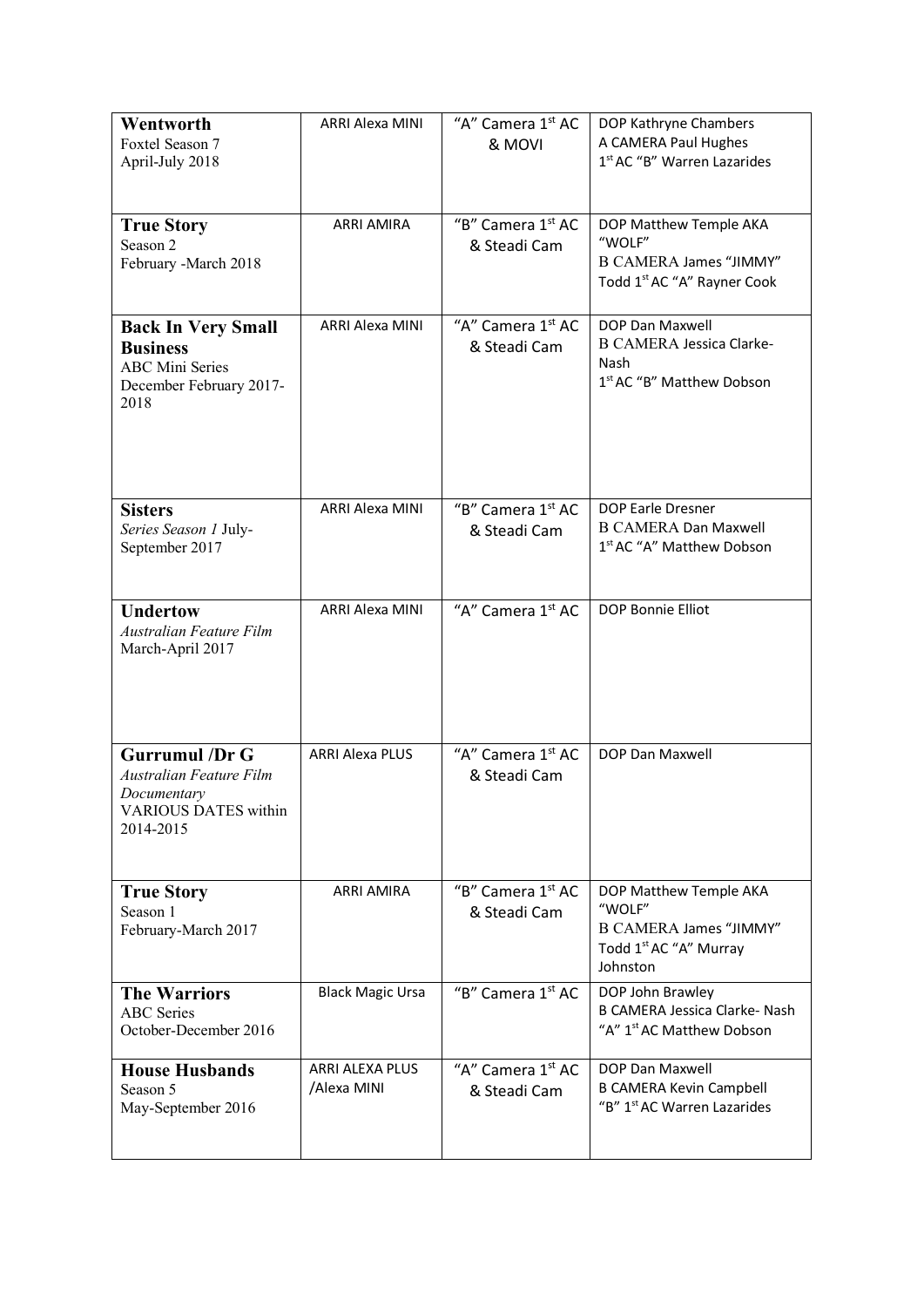| <b>Upper Middle Bogan</b><br><b>ABC</b> Season 3<br>March-May 2016        | <b>ARRI Amira</b>           | "A" Camera 1 <sup>st</sup> AC<br>& Steadi Cam       | DOP Daniel Maxwell<br><b>B CAMERA Earle Dresner</b><br>"B" 1 <sup>st</sup> AC Murray Johnston                                                          |
|---------------------------------------------------------------------------|-----------------------------|-----------------------------------------------------|--------------------------------------------------------------------------------------------------------------------------------------------------------|
| WentWorth<br><b>FOXTEL Season 4</b><br>August-December 2015               | <b>ARRI ALEXA PLUS</b>      | "A" Camera 1 <sup>st</sup> AC                       | DOP Kathryne Chambers<br>A CAMERA Kevin Campbell<br>1st AC "B" Warren Lazarides                                                                        |
| <b>The ExPM</b><br>Season 1<br>November-Feb 2015                          | SONY F900                   | "A" Camera 1 <sup>st</sup> AC<br>& Steadi Cam       | DOP Dan Maxwell<br><b>B CAMERA Andy Topp</b>                                                                                                           |
| Little Lunch<br><b>ABC Series</b><br>1 June-July 2015                     | ARRI ALEXA PLUS             | "A" Camera 1st AC                                   | DOP Dan Maxwell<br><b>B CAMERA Chris Healy</b><br>"B" 1 <sup>st</sup> AC Michelle Marchant                                                             |
| <b>Winners and Losers</b><br>Season 4<br>March-Nov 2014                   | ARRI ALEXA PLUS             | "B" Camera 1st AC                                   | <b>DOP Phil Cross</b><br><b>B CAMERA Peter Falk</b>                                                                                                    |
| <b>Cut Snake</b><br><b>Australian Feature</b><br>Film<br>October-Dec 2013 | ARRI ALEXA XT<br><b>RAW</b> | 2 <sup>nd</sup> Assistant Camera<br>(One Camera)    | DOP Simon Chapman<br>1 <sup>st</sup> AC Chris Child                                                                                                    |
| <b>Winners and Losers</b><br>Season 3<br>October 2012-June<br>2013        | <b>ARRI ALEXA</b>           | 2 <sup>nd</sup> Assistant Camera                    | DOP Greg De Merigny<br><b>B CAMERA Peter Falk</b><br>"A" 1 <sup>st</sup> AC Kevin Campbell                                                             |
| <b>Upper Middle Bogan</b><br>Season 1<br>2012                             | <b>ARRI ALEXA</b>           | 2 <sup>nd</sup> Assistant Camera                    | <b>DOP Dan Maxwell</b><br><b>B CAMERA JODY MUSTON</b><br>"A" 1 <sup>st</sup> AC AARON Farrugia<br>"B" 1 <sup>st</sup> AC Murray Johnston               |
| <b>House Husbands</b><br>Season 1<br>(3 months) 2012                      | <b>ARRI ALEXA</b>           | 2 <sup>nd</sup> Assistant Camera                    | DOP Nic Owens<br><b>B CAMERA Michael Steele</b><br>"A" 1 <sup>st</sup> AC Kevin Campbell<br>"B" 1 <sup>st</sup> AC Cam Morley                          |
| I, Frankenstein<br><b>US FEATURE FILM</b><br>2012<br>(8 Weeks)            | <b>RED SCARLET</b>          | 2 <sup>nd</sup> Assistant<br>Camera/Truck<br>Loader | DOP Ross Emery<br><b>OPERATOR Harry Panagiotidis</b><br><b>OPERATOR Darren Keough</b><br>1 <sup>st</sup> AC A. Seffrin<br>1 <sup>st</sup> AC A. Jerram |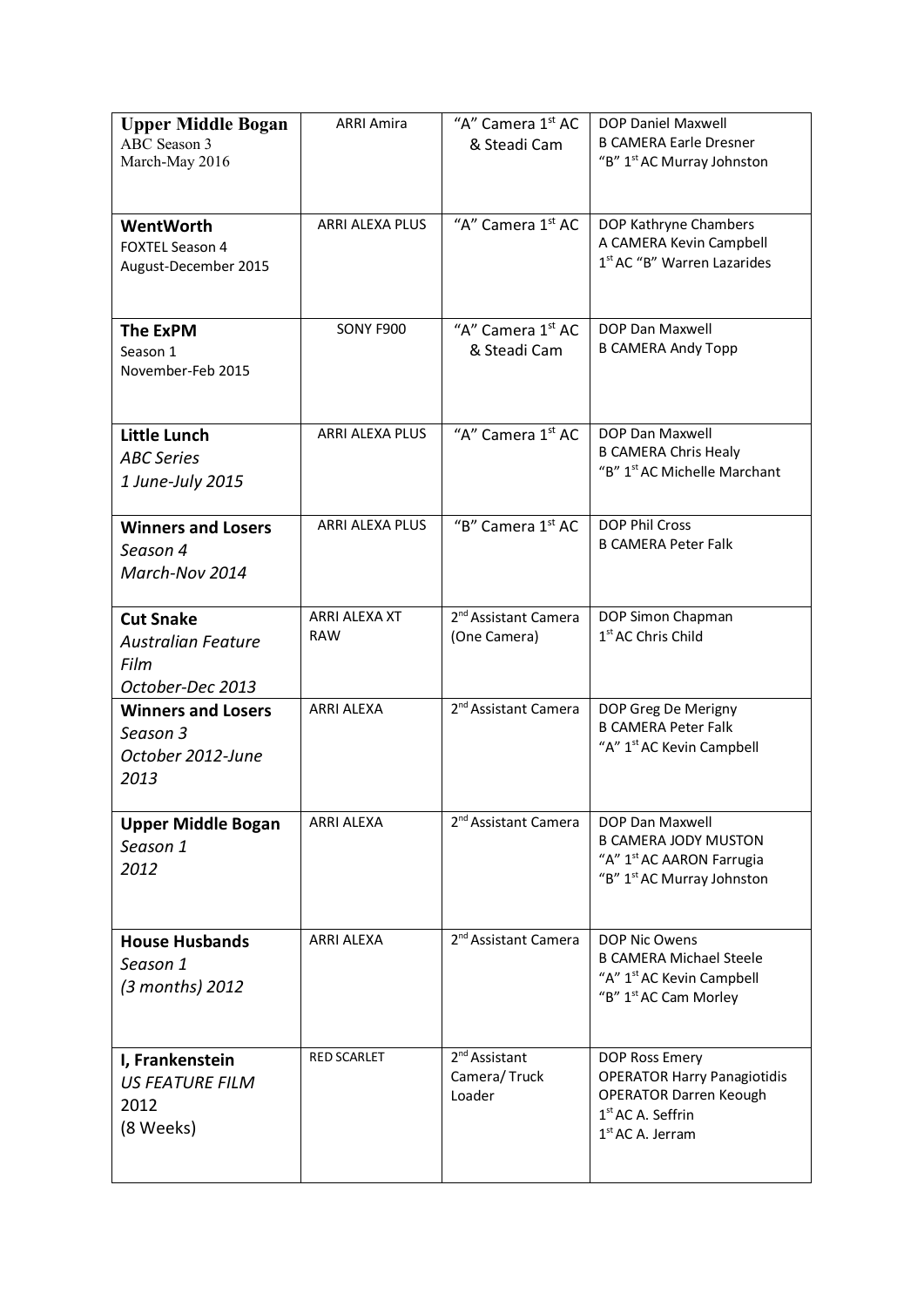|                                                                                                                    |                                                |                                            | 2 <sup>nd</sup> AC MIchelle. Marchant<br>2 <sup>nd</sup> AC Jody. Smith                                                                 |
|--------------------------------------------------------------------------------------------------------------------|------------------------------------------------|--------------------------------------------|-----------------------------------------------------------------------------------------------------------------------------------------|
| <b>Kath and Kimderella</b><br><b>Australian Feature</b><br>Film<br>October-November<br>2011                        | Panavision<br>Millennium and<br>Platinum 35mm  | <b>Truck Loader</b>                        | DOP David Parker<br><b>OPERATOR Kathy Chambers</b><br>1 <sup>st</sup> AC Chris Childs<br>2 <sup>nd</sup> AC Michelle Marchant           |
| <b>Rush</b><br>Season 4<br>May-August 2011                                                                         | Sony F900                                      | 2 <sup>nd</sup> Assistant Camera           | DOP Nic Owens<br><b>B CAMERA Michael Steele</b><br>"A" 1 <sup>st</sup> AC Kevin Campbell<br>"B" 1 <sup>st</sup> AC Cam Morley           |
| <b>Offspring</b><br>Season 2<br>March-April 2011<br>(Part Time)                                                    | <b>RED</b>                                     | 2 <sup>nd</sup> Assistant Camera           | DOP John Brawley<br>"A" Cam 1 <sup>st</sup> AC<br><b>Grant Sweetnam</b><br>"B" Cam 1 <sup>st</sup> AC Cameron Gaze                      |
| <b>Winners and Losers</b><br>November 2010 (Part<br>time)                                                          | SONY F23 using Hard<br>drive.                  | SPLIT /2 <sup>nd</sup> Assistant<br>Camera | <b>DOP Darrell Martin</b><br><b>B CAMERA Dan Maxwell</b><br>"A" 1 <sup>st</sup> AC Sunny Wilding<br>"B" 1 <sup>st</sup> AC Cameron Dunn |
| <b>Rush</b><br>Season 3<br>March to October<br>2010                                                                | SONY F900                                      | 2 <sup>nd</sup> Assistant Camera           | DOP Bruce Young<br><b>B CAMERA Laurie Zaffino</b><br>"A" 1 <sup>st</sup> AC Kevin Campbell<br>"B" 1 <sup>st</sup> AC Toby Watson        |
| <b>Tangle</b><br>Season 2<br>February-March 2010                                                                   | SONY F23 using XDR<br>hard drive and cards.    | 2 <sup>nd</sup> Assistant Camera           | DOP Bruce Young<br><b>B CAMERA Laurie Zaffino</b><br>"A" 1 <sup>st</sup> AC Kevin Campbell<br>"B" 1 <sup>st</sup> AC Toby Watson        |
| <b>Dead Gorgeous</b><br>Season 1<br>September-December<br>2009                                                     | SONY F23 using XDR<br>hard drive and<br>cards. | 2 <sup>nd</sup> Assistant Camera           | DOP Lei lani Hannah<br>1 <sup>st</sup> AC Richard Kickbush                                                                              |
| <b>Rush</b><br>Season 2<br>Feb – Sep 2009<br>(Full time Contract as<br>Additional 2nd A.C<br>Replacement 2 months) | SONY F900                                      | 2 <sup>nd</sup> Assistant Camera           | DOP Bruce Young<br><b>B CAMERA Laurie Zaffino</b><br>"A" 1 <sup>st</sup> AC Kevin Campbell<br>"B" 1 <sup>st</sup> AC Toby Watson        |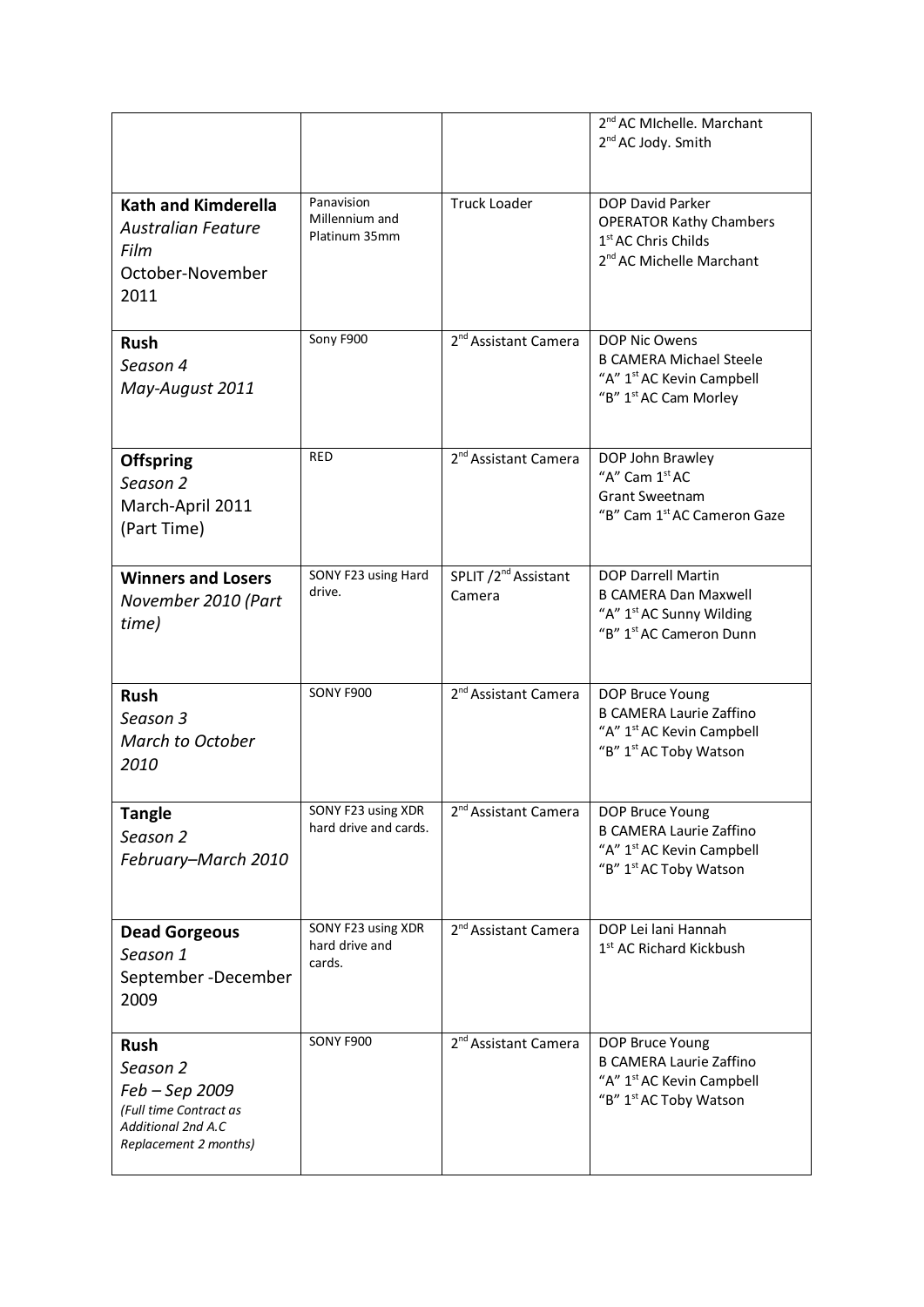| <b>Satisfaction</b><br>Season 2<br>June -Sept 2008                                                                 | ARRI SR3 16mm Film | Split/Camera<br>Assistant        | <b>DOP Darrell Martin</b><br><b>B CAMERA Dan Maxwell</b><br>"A" 1 <sup>st</sup> AC Sunny Wilding<br>"B" 1 <sup>st</sup> AC-Riki Byrne                                                                                                                                    |
|--------------------------------------------------------------------------------------------------------------------|--------------------|----------------------------------|--------------------------------------------------------------------------------------------------------------------------------------------------------------------------------------------------------------------------------------------------------------------------|
| <b>"The Pacific VFX</b><br>UNIT"<br><b>MINI SERIES HBO</b><br>(Melbourne)<br><b>Additional Days (Part</b><br>Time) | ARRI 435 film 35mm | 2 <sup>nd</sup> Assistant Camera | 1 <sup>st</sup> AC Toby Watson<br>$1st$ AC Ben King                                                                                                                                                                                                                      |
| "The Pacific" Blue<br>Unit<br><b>HBO MINI SERIES</b><br>(Melbourne Only)<br><b>Nov 2007 - March</b><br>2008        | ARRI 435 film 35mm | Camera Attachment<br>/ Assistant | DOP Remi Adefarisan<br>"A" 1 <sup>st</sup> AC Rene Adefarasin<br>"B" 1 <sup>st</sup> AC Johnny Adefarasin<br>"A" 2 <sup>nd</sup> AC Lee Jake Mariano<br>"B" 2 <sup>nd</sup> AC Josh Flavell<br>"C" 2 <sup>nd</sup> AC Michelle Marchant<br>Truck Loader Dora Krolikowska |

# **GEAR FULL KIT AND VAN PLEASE SEE ATTACHED DOCUMENT ON FREELANCER'S WEBSITE**

**\_\_\_\_\_\_\_\_\_\_\_\_\_\_\_\_\_\_\_\_\_\_\_\_\_\_\_\_\_\_\_\_\_\_\_\_\_\_\_\_\_\_\_\_\_\_\_\_\_\_\_\_\_\_\_\_\_\_\_\_\_\_\_\_\_\_\_\_\_\_\_\_\_\_**

**\_\_\_\_\_\_\_\_\_\_\_\_\_\_\_\_\_\_\_\_\_\_\_\_\_\_\_\_\_\_\_\_\_\_\_\_\_\_\_\_\_\_\_\_\_\_\_\_\_\_\_\_\_\_\_\_\_\_\_\_\_\_\_\_\_\_\_\_\_\_\_\_\_\_\_\_\_\_\_\_\_\_**

**\_\_\_\_\_\_\_\_\_\_\_\_\_\_\_\_\_\_\_\_\_\_\_\_\_\_\_\_\_\_\_\_\_\_\_\_\_\_\_\_\_\_\_\_\_\_\_\_\_\_\_\_\_\_\_\_\_\_\_\_\_\_\_\_\_\_\_\_\_\_\_\_\_\_\_\_\_\_\_\_\_\_**

**\_\_\_\_\_\_\_\_\_\_\_\_\_\_\_\_\_\_\_\_\_\_\_\_\_\_\_\_\_\_\_\_\_\_\_\_\_\_\_\_\_\_\_\_\_\_\_\_\_\_\_\_\_\_\_\_\_\_\_\_\_\_\_\_\_\_\_\_\_\_\_\_\_\_\_\_\_\_\_\_\_\_**

**\_\_\_\_\_\_\_\_\_\_\_\_\_\_\_\_\_\_\_\_\_\_\_\_\_\_\_\_\_\_\_\_\_\_\_\_\_\_\_\_\_\_\_\_\_\_\_\_\_\_\_\_\_\_\_\_\_\_\_\_\_\_\_\_\_\_\_\_\_\_\_\_\_\_\_\_\_\_\_\_\_\_\_\_**

### **EMPLOYMENT- Commercials and Additional Days**

I have worked on a number of TVCs throughout my career. For a full list please contact me directly.

## **EMPLOYMENT-Other**

\* Camera Technician, Cameraquip-Melbourne Employer Malcolm Richards 2007(Specializing in ARRI cameras 16mm and 35mm) \* Commonwealth Games at the MCG. Camera Assistant *Full time work for one month.* 

#### **QUALIFICATIONS**

\*RMIT Advanced Diploma of Film & Television Completed 2006 (3 Year) \*Camera Assistants Workshop AFTRS 2<sup>nd</sup> AC Short Course, Sydney 2007